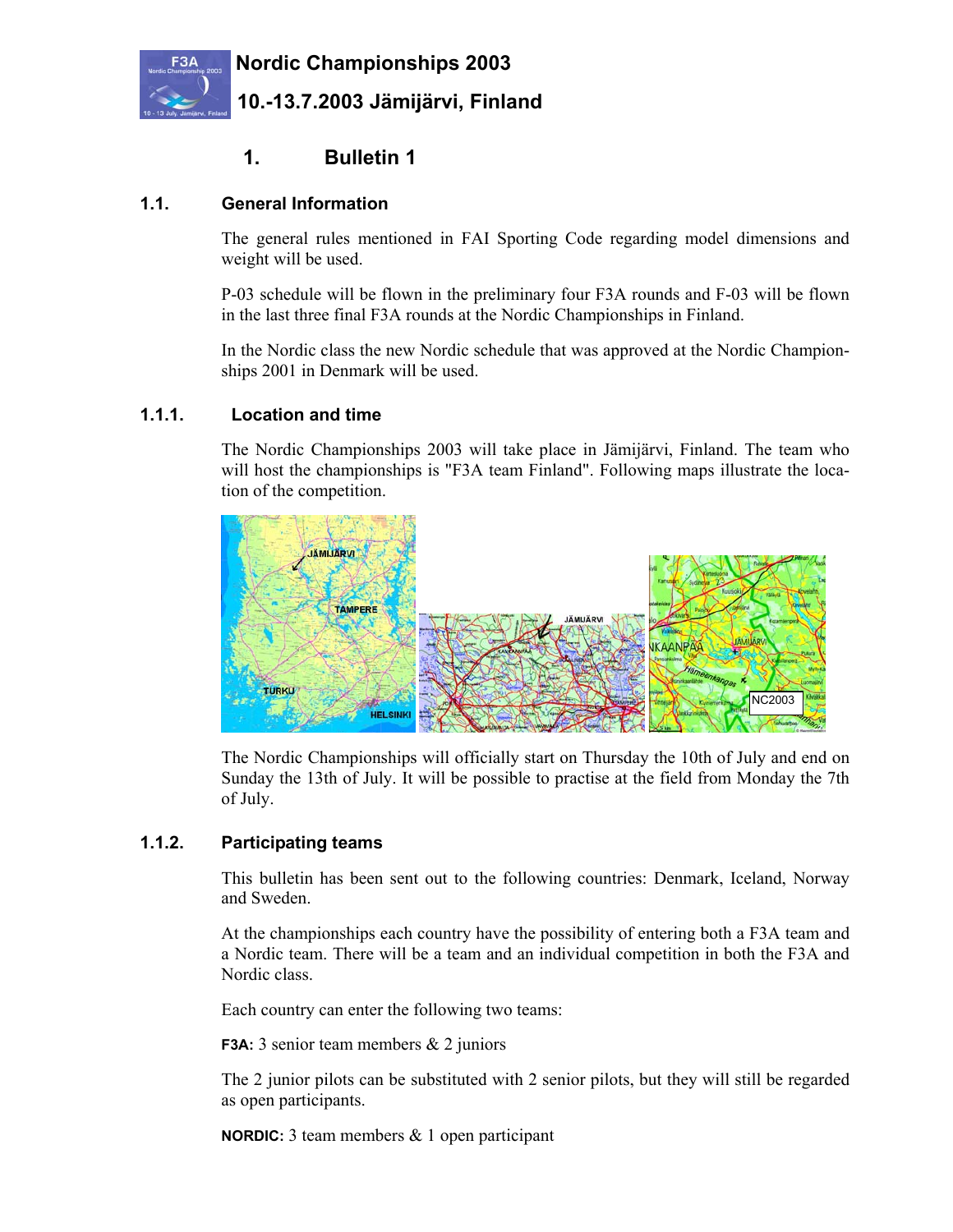

# **F3A Nordic Championships 2003**

# **10.-13.7.2003 Jämijärvi, Finland**

In addition the reigning F3A Nordic Champion, Ola Fremming from Norway, is invited. He will be regarded as an open participant.

### **1.2. Preliminary Contest Schedule**

| Thursday the 10th of July: |                                                                                                                                   |
|----------------------------|-----------------------------------------------------------------------------------------------------------------------------------|
| $08.00 - 13.20$            | Model processing, at the flying field.<br>Official Practice at the flying field.<br>Judges Briefing (P-031), at the flying field. |
| 13.45 - 14.00              | Pilots Briefing.                                                                                                                  |
| 14.00 - 17.30              | First round F3A.                                                                                                                  |

| Friday the 11th of July: |                                              |
|--------------------------|----------------------------------------------|
| $08.00 - 10.40$          | First round Nordic                           |
| $10.40 - 14.00$          | Second round F3A                             |
| $14.00 - 16.40$          | Second round Nordic                          |
| $16.40 - 20.00$          | Third round F3A                              |
| $20.00 - 21.00$          | Judges Briefing (F-03), at the flying field. |

| Saturday the 12th of July: |                           |
|----------------------------|---------------------------|
| $08.00 - 10.40$            | <b>Third round Nordic</b> |
| 10.40-14.00                | Fourth round F3A          |
| 14.00 - 16.40              | Fourth round Nordic       |
| 17.00 - 20.00              | First Final round F3A     |
| $20.00-.$                  | <b>Banquet</b>            |

| Sunday the 13th of July: |                                          |
|--------------------------|------------------------------------------|
| $09.00 - 10.00$          | Second Final round F3A                   |
| $10.15 - 11.15$          | Third Final round F3A                    |
| 12.00 - 13.00            | Awards ceremony                          |
| 13.00 - 14.00            | Show Flying                              |
| 14.00                    | Closing of the Nordic Championships 2003 |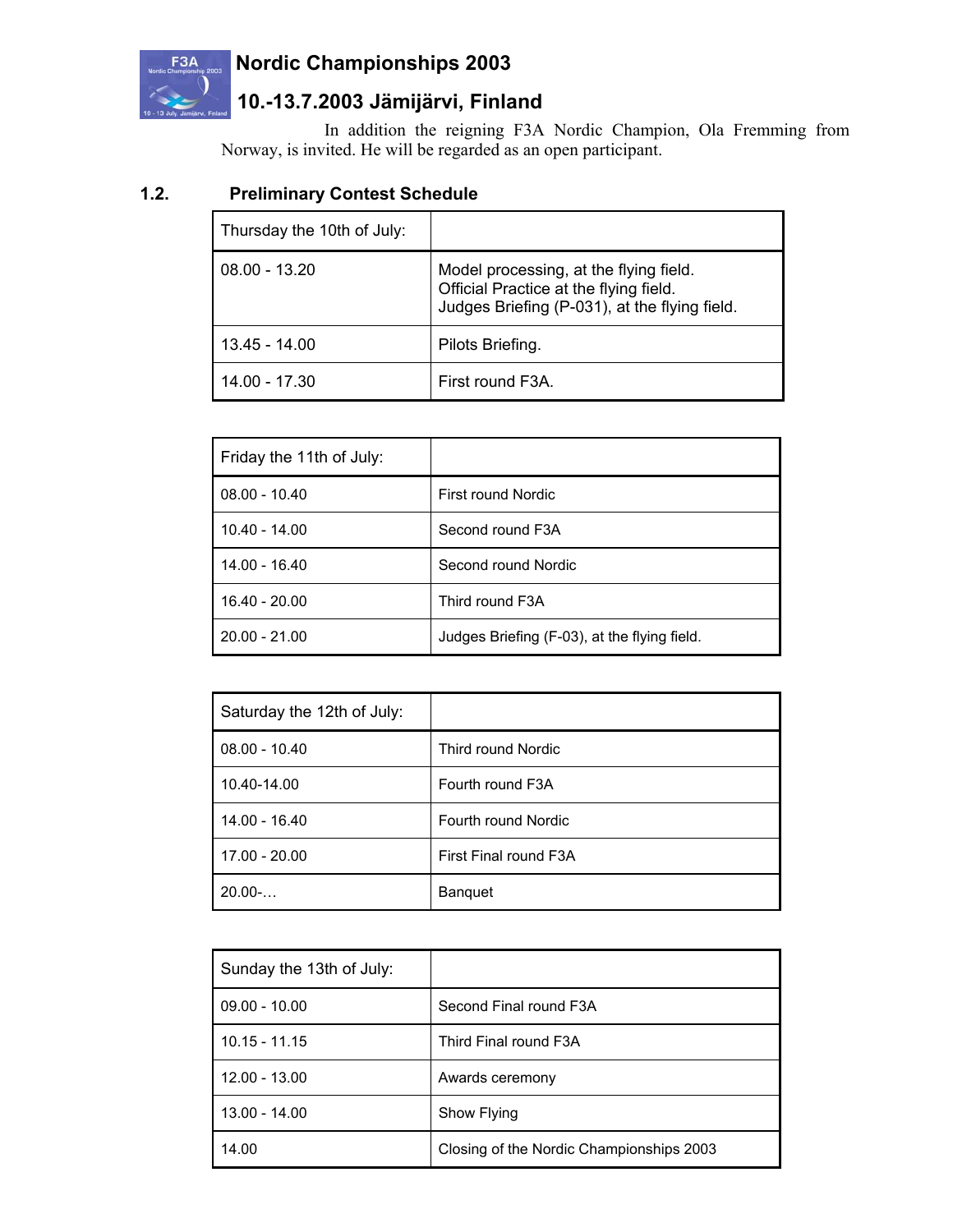



# **10.-13.7.2003 Jämijärvi, Finland**

### **1.3. Radio Frequencies**

The following frequencies will be allowed for use in the competition: Channels 60-82 (35.000 - 35.220 MHz) used only for model aeroplanes in Finland.

#### **1.4. Transmitter Impound**

The radio transmitters will be stored by the organisers during the competition flights. This means that the pilots will be responsible for both their own transmitter and also for their frequencies after the competition hours. The starting list will be made so that there won't be any collisions during the competition.

#### **1.5. Sound Check**

The organisers will perform regular sound checks before every flight, rather single pilots who seem to be noisy will be checked to see if they conform to the sound rules mentioned in Sporting Code. The noise limit is 94 dB(A) over concrete and 92 dB(A) over short grass.

#### **1.6. Judges**

All pilots (both Nordic and F3A) will fly in front of five judges during all rounds.

In the F3A class each participating country will be asked to supply one (1) judge that will judge all of the rounds. The host of the competition (Finland), will supply two judges. In this case they will be Mr Raimo Sällinen and Mr Jussi Salminen.

In the Nordic class the judging panel will consist of five competitors from the F3A-class. Each of the participating countries will be asked to supply one (1) F3A-class competitor to judge in each of the Nordic rounds. It is up to each country to decide if the same F3Aclass competitor should judge all Nordic rounds or if they prefer to take rounds. Again Finland will supply two judges.

The judging panel for each class will consist of:

**F3A:**

1 judge from Denmark

1 judge from Norway

1 judge from Sweden

2 judges from the host country, Finland

#### **Nordic:**

1 Judge (F3A Pilot) from Denmark

1 Judge (F3A Pilot) from Norway

1 Judge (F3A Pilot) from Sweden

2 Judges from the host country, Finland.